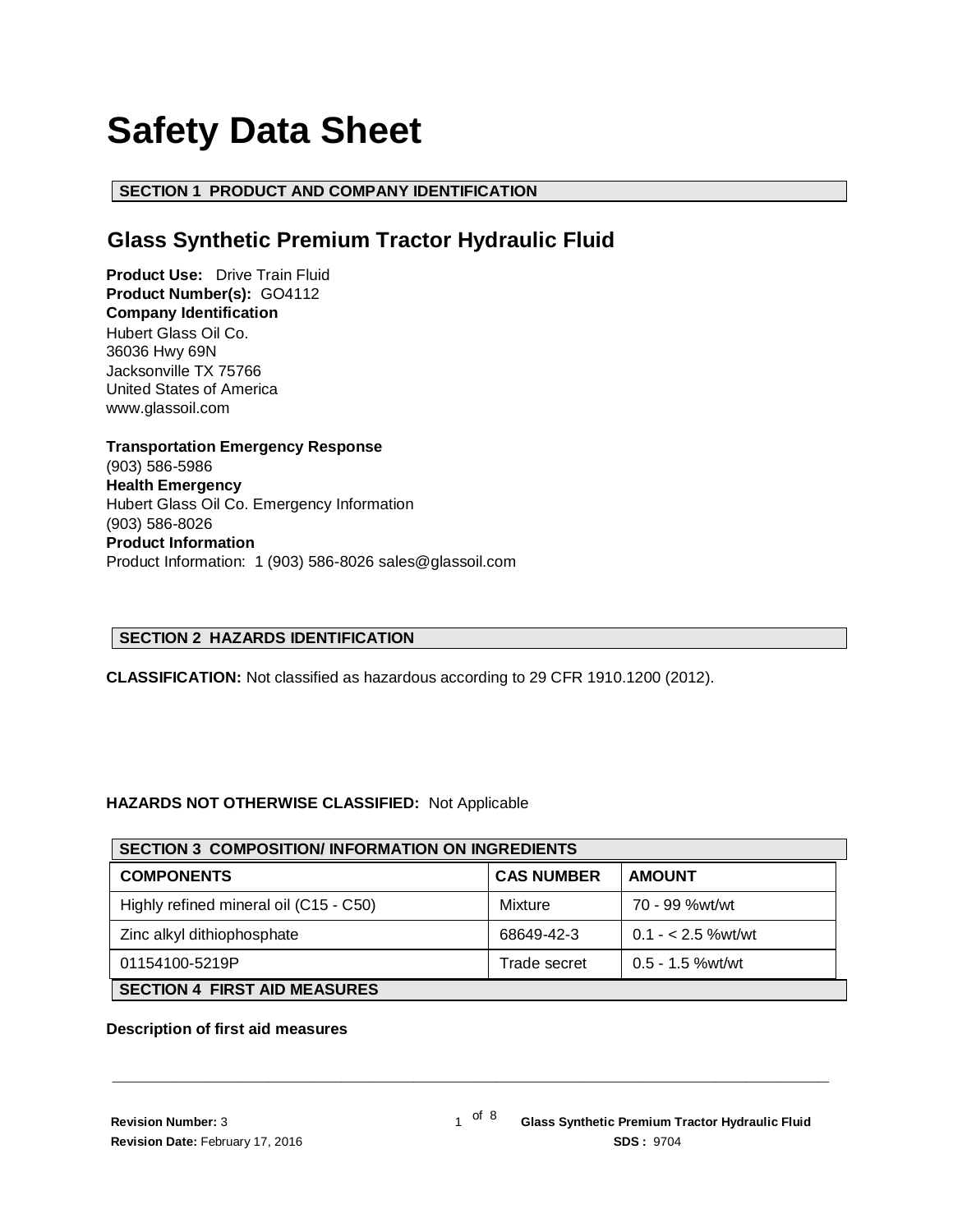**Eye:** No specific first aid measures are required. As a precaution, remove contact lenses, if worn, and flush eyes with water.

**Skin:** No specific first aid measures are required. As a precaution, remove clothing and shoes if contaminated. To remove the material from skin, use soap and water. Discard contaminated clothing and shoes or thoroughly clean before reuse.

**Ingestion:** No specific first aid measures are required. Do not induce vomiting. As a precaution, get medical advice.

**Inhalation:** No specific first aid measures are required. If exposed to excessive levels of material in the air, move the exposed person to fresh air. Get medical attention if coughing or respiratory discomfort occurs.

# **Most important symptoms and effects, both acute and delayed IMMEDIATE HEALTH EFFECTS**

**Eye:** Not expected to cause prolonged or significant eye irritation.

**Skin:** Contact with the skin is not expected to cause prolonged or significant irritation. Contact with the skin is not expected to cause an allergic skin response. Not expected to be harmful to internal organs if absorbed through the skin. High-Pressure Equipment Information: Accidental high-velocity injection under the skin of materials of this type may result in serious injury. Seek medical attention at once should an accident like this occur. The initial wound at the injection site may not appear to be serious at first; but, if left untreated, could result in disfigurement or amputation of the affected part.

**Ingestion:** Not expected to be harmful if swallowed.

**Inhalation:** Not expected to be harmful if inhaled. Contains a petroleum-based mineral oil. May cause respiratory irritation or other pulmonary effects following prolonged or repeated inhalation of oil mist at airborne levels above the recommended mineral oil mist exposure limit. Symptoms of respiratory irritation may include coughing and difficulty breathing.

# **DELAYED OR OTHER HEALTH EFFECTS:** Not classified

#### **Indication of any immediate medical attention and special treatment needed**

**Note to Physicians:** In an accident involving high-pressure equipment, this product may be injected under the skin. Such an accident may result in a small, sometimes bloodless, puncture wound. However, because of its driving force, material injected into a fingertip can be deposited into the palm of the hand. Within 24 hours, there is usually a great deal of swelling, discoloration, and intense throbbing pain. Immediate treatment at a surgical emergency center is recommended.

# **SECTION 5 FIRE FIGHTING MEASURES**

**EXTINGUISHING MEDIA:** Use water fog, foam, dry chemical or carbon dioxide (CO2) to extinguish flames.

**Unusual Fire Hazards:** Leaks/ruptures in high pressure system using materials of this type can create a fire hazard when in the vicinity of ignition sources (eg. open flame, pilot lights, sparks, or electric arcs).

# **PROTECTION OF FIRE FIGHTERS:**

**Fire Fighting Instructions:** This material will burn although it is not easily ignited. See Section 7 for proper handling and storage. For fires involving this material, do not enter any enclosed or confined fire space without proper protective equipment, including self-contained breathing apparatus.

**\_\_\_\_\_\_\_\_\_\_\_\_\_\_\_\_\_\_\_\_\_\_\_\_\_\_\_\_\_\_\_\_\_\_\_\_\_\_\_\_\_\_\_\_\_\_\_\_\_\_\_\_\_\_\_\_\_\_\_\_\_\_\_\_\_\_\_\_\_**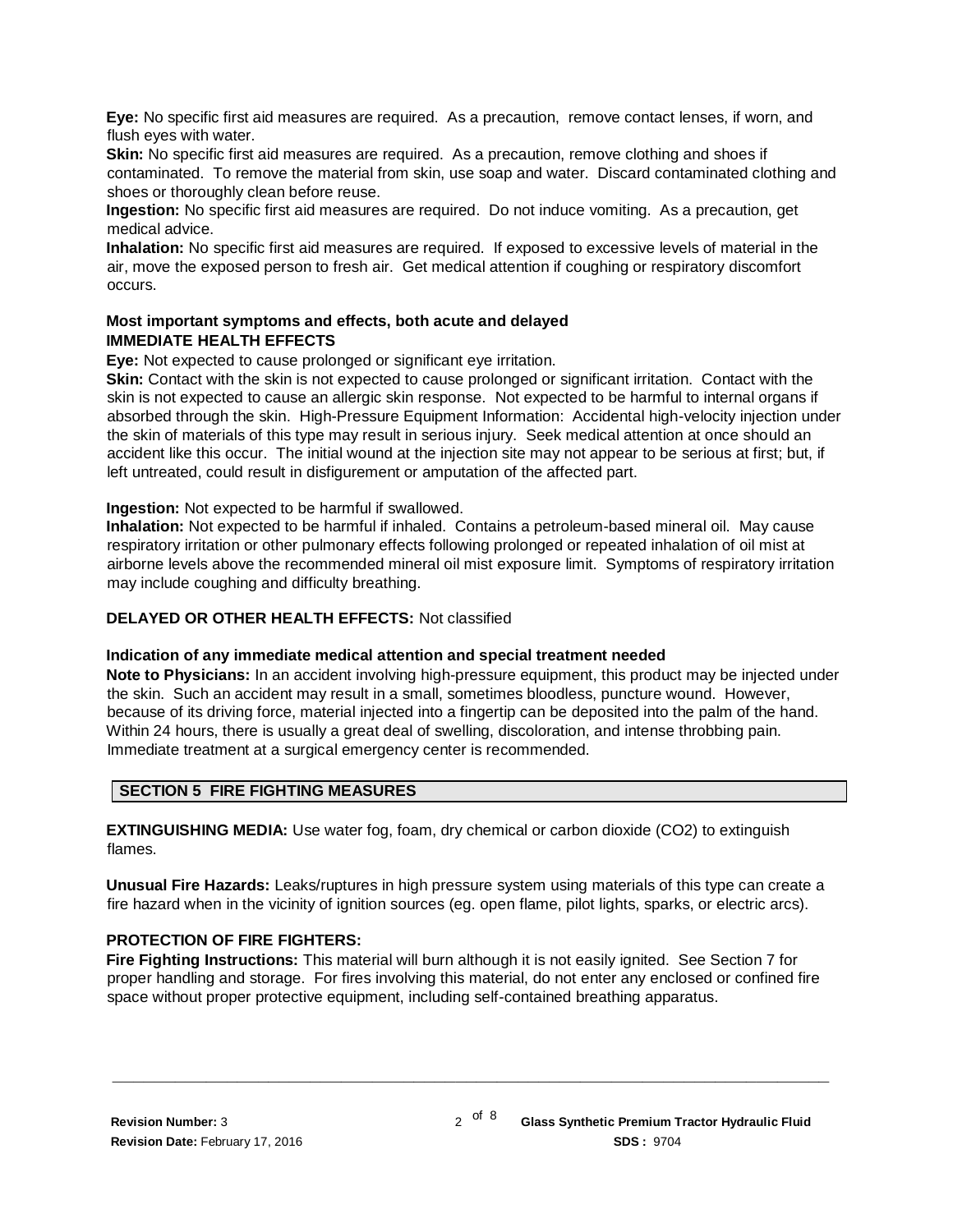**Combustion Products:** Highly dependent on combustion conditions. A complex mixture of airborne solids, liquids, and gases including carbon monoxide, carbon dioxide, and unidentified organic compounds will be evolved when this material undergoes combustion.

#### **SECTION 6 ACCIDENTAL RELEASE MEASURES**

**Protective Measures:** Eliminate all sources of ignition in vicinity of spilled material.

**Spill Management:** Stop the source of the release if you can do it without risk. Contain release to prevent further contamination of soil, surface water or groundwater. Clean up spill as soon as possible, observing precautions in Exposure Controls/Personal Protection. Use appropriate techniques such as applying noncombustible absorbent materials or pumping. Where feasible and appropriate, remove contaminated soil. Place contaminated materials in disposable containers and dispose of in a manner consistent with applicable regulations.

**Reporting:** Report spills to local authorities and/or the U.S. Coast Guard's National Response Center at (800) 424-8802 as appropriate or required.

#### **SECTION 7 HANDLING AND STORAGE**

**General Handling Information:** Avoid contaminating soil or releasing this material into sewage and drainage systems and bodies of water.

**Precautionary Measures:** DO NOT USE IN HIGH PRESSURE SYSTEMS in the vicinity of flames, sparks and hot surfaces. Use only in well ventilated areas. Keep container closed. Keep out of the reach of children.

**Static Hazard:** Electrostatic charge may accumulate and create a hazardous condition when handling this material. To minimize this hazard, bonding and grounding may be necessary but may not, by themselves, be sufficient. Review all operations which have the potential of generating and accumulating an electrostatic charge and/or a flammable atmosphere (including tank and container filling, splash filling, tank cleaning, sampling, gauging, switch loading, filtering, mixing, agitation, and vacuum truck operations) and use appropriate mitigating procedures.

**Container Warnings:** Container is not designed to contain pressure. Do not use pressure to empty container or it may rupture with explosive force. Empty containers retain product residue (solid, liquid, and/or vapor) and can be dangerous. Do not pressurize, cut, weld, braze, solder, drill, grind, or expose such containers to heat, flame, sparks, static electricity, or other sources of ignition. They may explode and cause injury or death. Empty containers should be completely drained, properly closed, and promptly returned to a drum reconditioner or disposed of properly.

# **SECTION 8 EXPOSURE CONTROLS/PERSONAL PROTECTION**

#### **GENERAL CONSIDERATIONS:**

Consider the potential hazards of this material (see Section 3), applicable exposure limits, job activities, and other substances in the work place when designing engineering controls and selecting personal protective equipment. If engineering controls or work practices are not adequate to prevent exposure to harmful levels of this material, the personal protective equipment listed below is recommended. The user should read and understand all instructions and limitations supplied with the equipment since protection is usually provided for a limited time or under certain circumstances.

**\_\_\_\_\_\_\_\_\_\_\_\_\_\_\_\_\_\_\_\_\_\_\_\_\_\_\_\_\_\_\_\_\_\_\_\_\_\_\_\_\_\_\_\_\_\_\_\_\_\_\_\_\_\_\_\_\_\_\_\_\_\_\_\_\_\_\_\_\_**

# **ENGINEERING CONTROLS:**

Use in a well-ventilated area.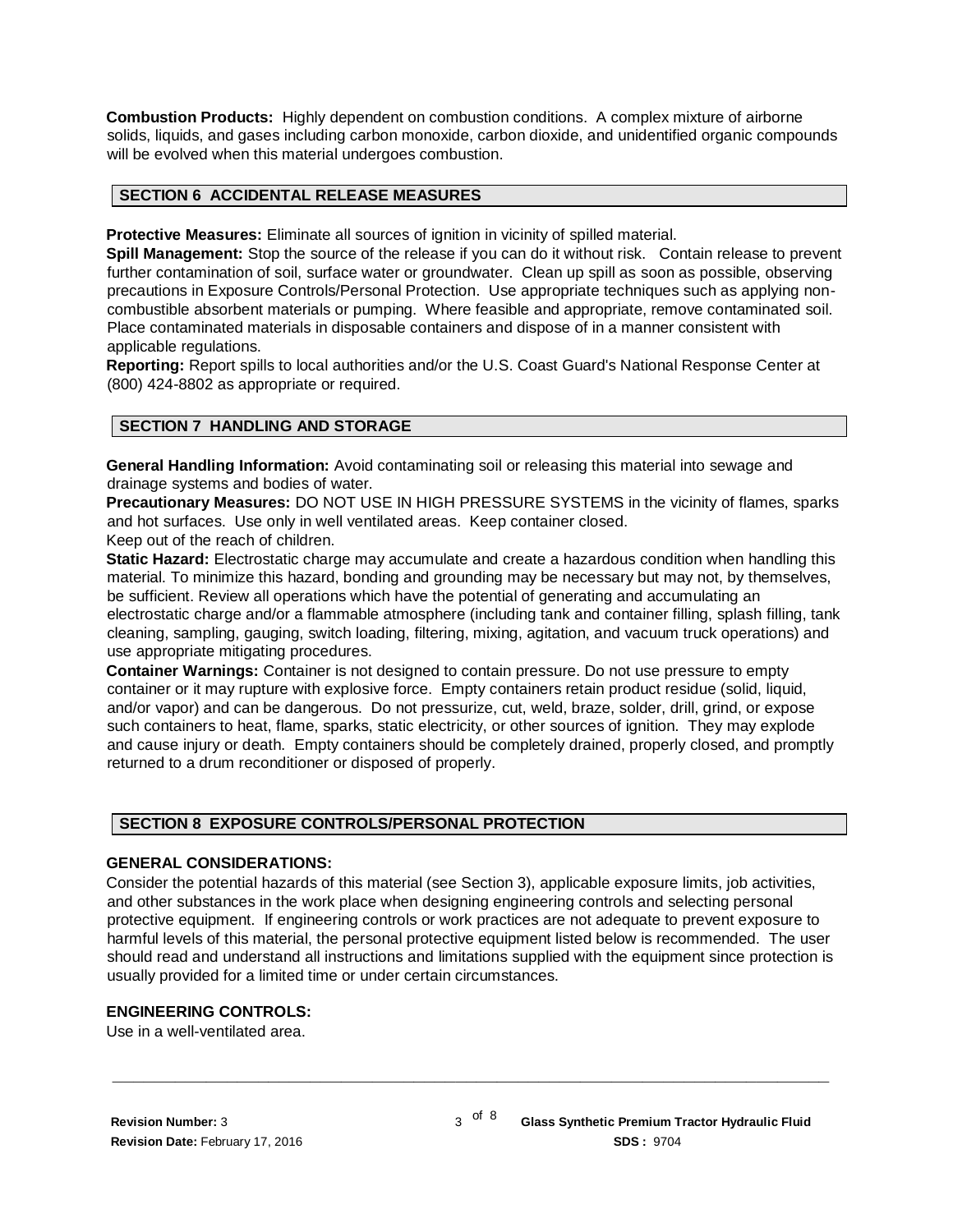# **PERSONAL PROTECTIVE EQUIPMENT**

**Eye/Face Protection:** No special eye protection is normally required. Where splashing is possible, wear safety glasses with side shields as a good safety practice.

**Skin Protection:** No special protective clothing is normally required. Where splashing is possible, select protective clothing depending on operations conducted, physical requirements and other substances in the workplace. Suggested materials for protective gloves include: Nitrile Rubber, Silver Shield, Viton. **Respiratory Protection:** No respiratory protection is normally required.

If user operations generate an oil mist, determine if airborne concentrations are below the occupational exposure limit for mineral oil mist. If not, wear an approved respirator that provides adequate protection from the measured concentrations of this material. For air-purifying respirators use a particulate cartridge. Use a positive pressure air-supplying respirator in circumstances where air-purifying respirators may not provide adequate protection.

# **Occupational Exposure Limits:**

| Component                                 | <b>Agency</b>            | <b>TWA</b>         | <b>STEL</b> | Ceiling | <b>Notation</b> |
|-------------------------------------------|--------------------------|--------------------|-------------|---------|-----------------|
| Highly refined mineral oil (C15 -<br>C50) | <b>ACGIH</b>             | $5 \text{ mg/m}$   | 10 mg/m $3$ | --      | $- -$           |
| Highly refined mineral oil (C15 -<br>C50) | OSHA Z-1                 | $5 \text{ mg/m}$ 3 |             |         | --              |
| Zinc alkyl dithiophosphate                | <b>Not</b><br>Applicable | --                 | --          |         | --              |
| 01154100-5219P                            | <b>Not</b><br>Applicable | --                 | --          | --      | $- -$           |

**\_\_\_\_\_\_\_\_\_\_\_\_\_\_\_\_\_\_\_\_\_\_\_\_\_\_\_\_\_\_\_\_\_\_\_\_\_\_\_\_\_\_\_\_\_\_\_\_\_\_\_\_\_\_\_\_\_\_\_\_\_\_\_\_\_\_\_\_\_**

Consult local authorities for appropriate values.

# **SECTION 9 PHYSICAL AND CHEMICAL PROPERTIES**

# **Attention: the data below are typical values and do not constitute a specification.**

**Color:** Light to Brown **Physical State:** Liquid **Odor:** Petroleum odor **Odor Threshold:** No data available **pH:** Not Applicable **Vapor Pressure:** <0.01 mmHg @ 37.8 °C (100 °F) **Vapor Density (Air = 1):** >1 **Initial Boiling Point:** 315°C (599°F) **Solubility:** Soluble in hydrocarbons; insoluble in water **Freezing Point:** Not Applicable **Melting Point:** No data available **Specific Gravity:** 0.88 @ 15.6°C (60.1°F) / 15.6°C (60.1°F) **Density:** 0.88 kg/l @ 15°C (59°F) **Viscosity:** 9.1 mm2/s @ 100°C (212°F) (Min) **Coefficient of Therm. Expansion / °F:** No data available **Evaporation Rate:** Not Applicable **Decomposition temperature:** No Data Available **Octanol/Water Partition Coefficient:** No data available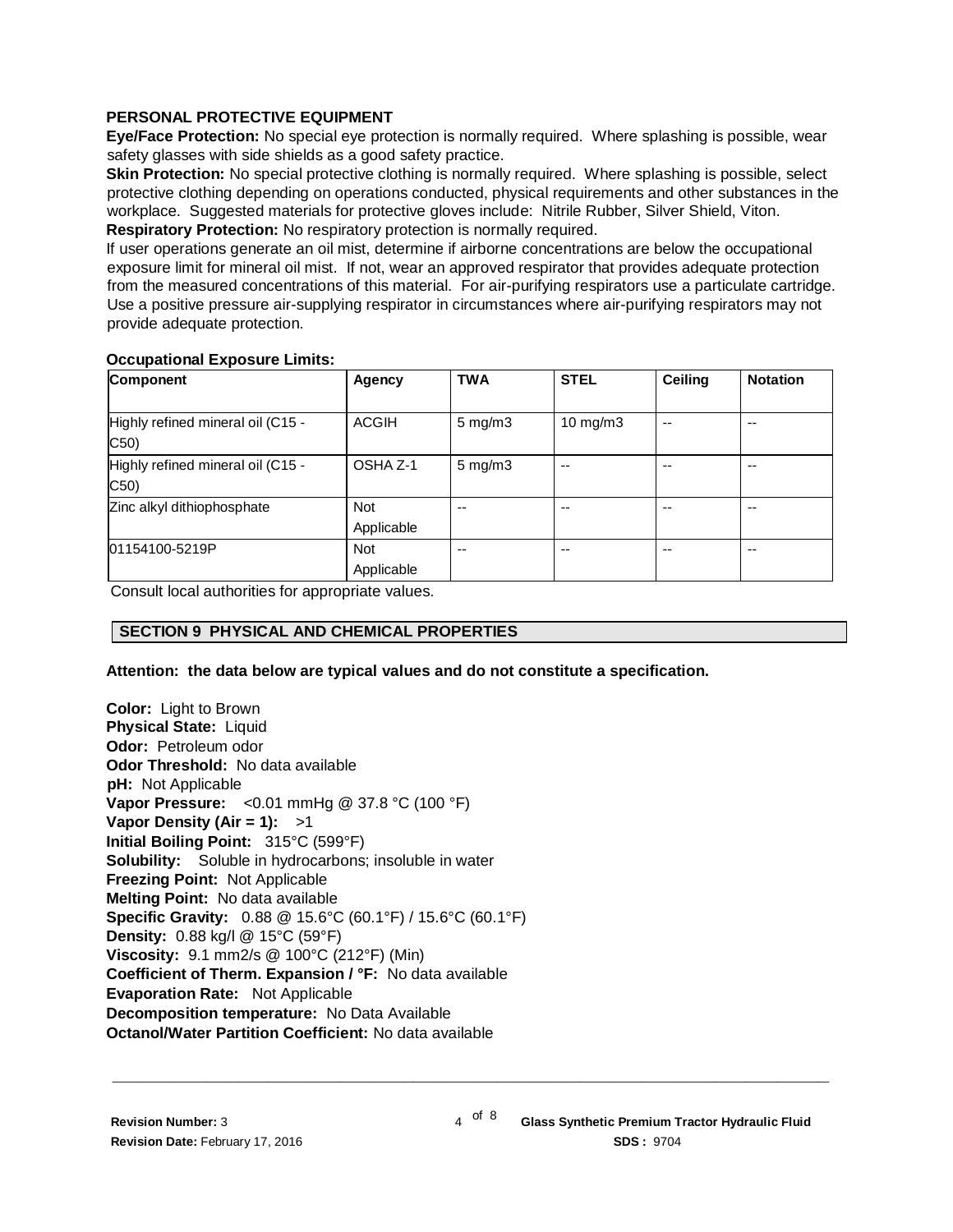### **FLAMMABLE PROPERTIES:**

**Flammability (solid, gas):** No Data Available

**Flashpoint:** (Cleveland Open Cup) 200 °C (392 °F) (Min) **Autoignition:** No data available **Flammability (Explosive) Limits (% by volume in air):** Lower: Not Applicable Upper: Not Applicable

#### **SECTION 10 STABILITY AND REACTIVITY**

**Reactivity:** May react with strong acids or strong oxidizing agents, such as chlorates, nitrates, peroxides, etc.

**Chemical Stability:** This material is considered stable under normal ambient and anticipated storage and handling conditions of temperature and pressure. **Incompatibility With Other Materials:** Not applicable **Hazardous Decomposition Products:** None known (None expected) **Hazardous Polymerization:** Hazardous polymerization will not occur.

#### **SECTION 11 TOXICOLOGICAL INFORMATION**

#### **Information on toxicological effects**

**Serious Eye Damage/Irritation:** The eye irritation hazard is based on evaluation of data for product components.

**Skin Corrosion/Irritation:** The skin irritation hazard is based on evaluation of data for product components.

**Skin Sensitization:** The skin sensitization hazard is based on evaluation of data for product components.

**Acute Dermal Toxicity:** The acute dermal toxicity hazard is based on evaluation of data for product components.

**Acute Oral Toxicity:** The acute oral toxicity hazard is based on evaluation of data for product components.

**Acute Inhalation Toxicity:** The acute inhalation toxicity hazard is based on evaluation of data for product components.

**Acute Toxicity Estimate:** Not Determined

**Germ Cell Mutagenicity:** The hazard evaluation is based on data for components or a similar material.

**Carcinogenicity:** The hazard evaluation is based on data for components or a similar material.

**Reproductive Toxicity:** The hazard evaluation is based on data for components or a similar material.

**Specific Target Organ Toxicity - Single Exposure:** The hazard evaluation is based on data for components or a similar material.

**Specific Target Organ Toxicity - Repeated Exposure:** The hazard evaluation is based on data for components or a similar material.

**\_\_\_\_\_\_\_\_\_\_\_\_\_\_\_\_\_\_\_\_\_\_\_\_\_\_\_\_\_\_\_\_\_\_\_\_\_\_\_\_\_\_\_\_\_\_\_\_\_\_\_\_\_\_\_\_\_\_\_\_\_\_\_\_\_\_\_\_\_**

#### **ADDITIONAL TOXICOLOGY INFORMATION:**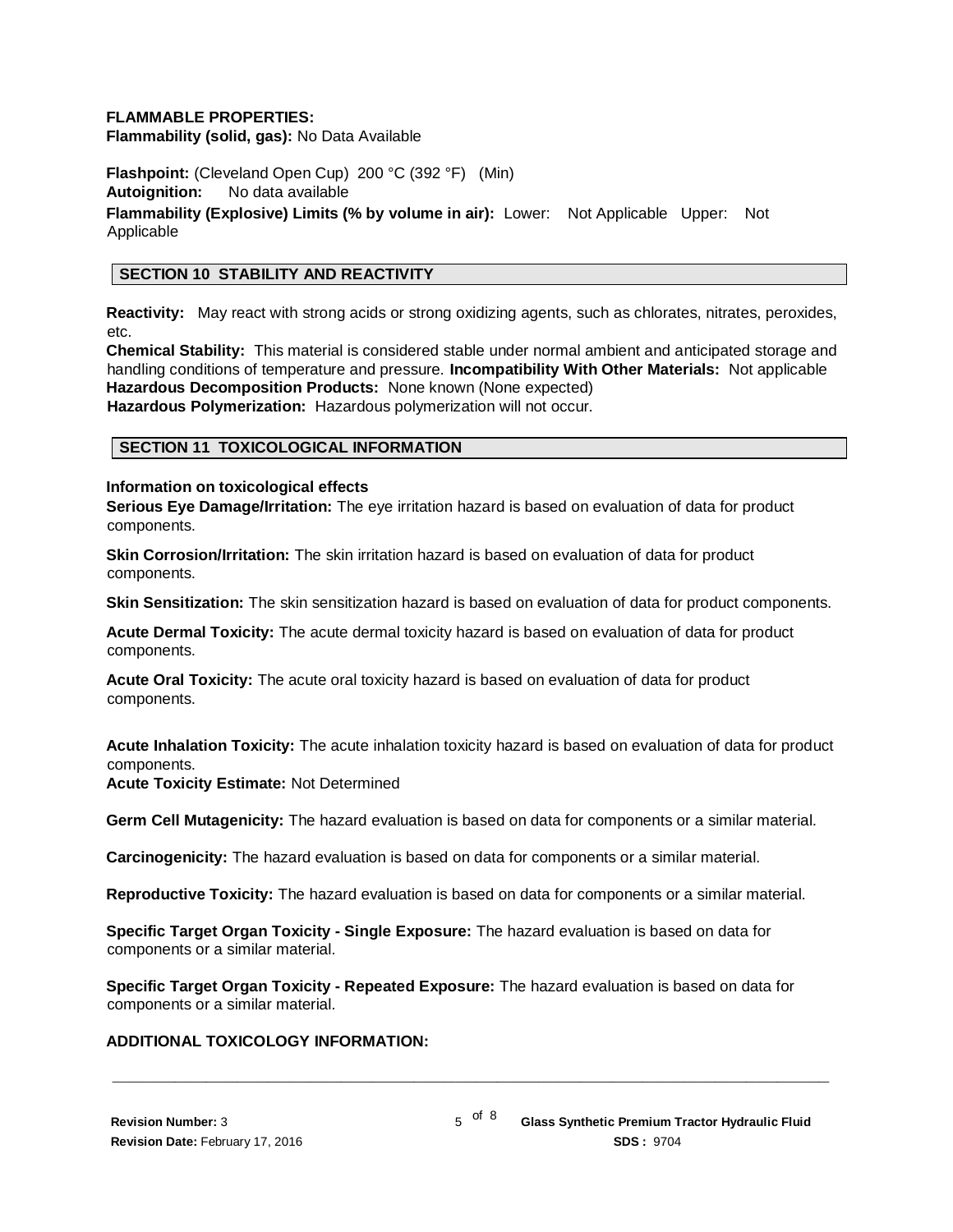This product contains petroleum base oils which may be refined by various processes including severe solvent extraction, severe hydrocracking, or severe hydrotreating. None of the oils requires a cancer warning under the OSHA Hazard Communication Standard (29 CFR 1910.1200). These oils have not been listed in the National Toxicology Program (NTP) Annual Report nor have they been classified by the International Agency for Research on Cancer (IARC) as; carcinogenic to humans (Group 1), probably carcinogenic to humans (Group 2A), or possibly carcinogenic to humans (Group 2B).

These oils have not been classified by the American Conference of Governmental Industrial Hygienists (ACGIH) as: confirmed human carcinogen (A1), suspected human carcinogen (A2), or confirmed animal carcinogen with unknown relevance to humans (A3).

# **SECTION 12 ECOLOGICAL INFORMATION**

# **ECOTOXICITY**

This material is not expected to be harmful to aquatic organisms. The product has not been tested. The statement has been derived from the properties of the individual components. The ecotoxicity hazard is based on an evaluation of data for the components or a similar material.

# **MOBILITY** No

data available.

# **PERSISTENCE AND DEGRADABILITY**

This material is not expected to be readily biodegradable. The product has not been tested. The statement has been derived from the properties of the individual components.

# **POTENTIAL TO BIOACCUMULATE**

Bioconcentration Factor: No data available. Octanol/Water Partition Coefficient: No data available

# **SECTION 13 DISPOSAL CONSIDERATIONS**

Use material for its intended purpose or recycle if possible. Oil collection services are available for used oil recycling or disposal. Place contaminated materials in containers and dispose of in a manner consistent with applicable regulations. Contact your sales representative or local environmental or health authorities for approved disposal or recycling methods.

# **SECTION 14 TRANSPORT INFORMATION**

The description shown may not apply to all shipping situations. Consult 49CFR, or appropriate Dangerous Goods Regulations, for additional description requirements (e.g., technical name) and mode-specific or quantity-specific shipping requirements.

**DOT Shipping Description:** NOT REGULATED AS A HAZARDOUS MATERIAL UNDER 49 CFR

**IMO/IMDG Shipping Description:** NOT REGULATED AS DANGEROUS GOODS FOR TRANSPORT UNDER THE IMDG CODE

**\_\_\_\_\_\_\_\_\_\_\_\_\_\_\_\_\_\_\_\_\_\_\_\_\_\_\_\_\_\_\_\_\_\_\_\_\_\_\_\_\_\_\_\_\_\_\_\_\_\_\_\_\_\_\_\_\_\_\_\_\_\_\_\_\_\_\_\_\_**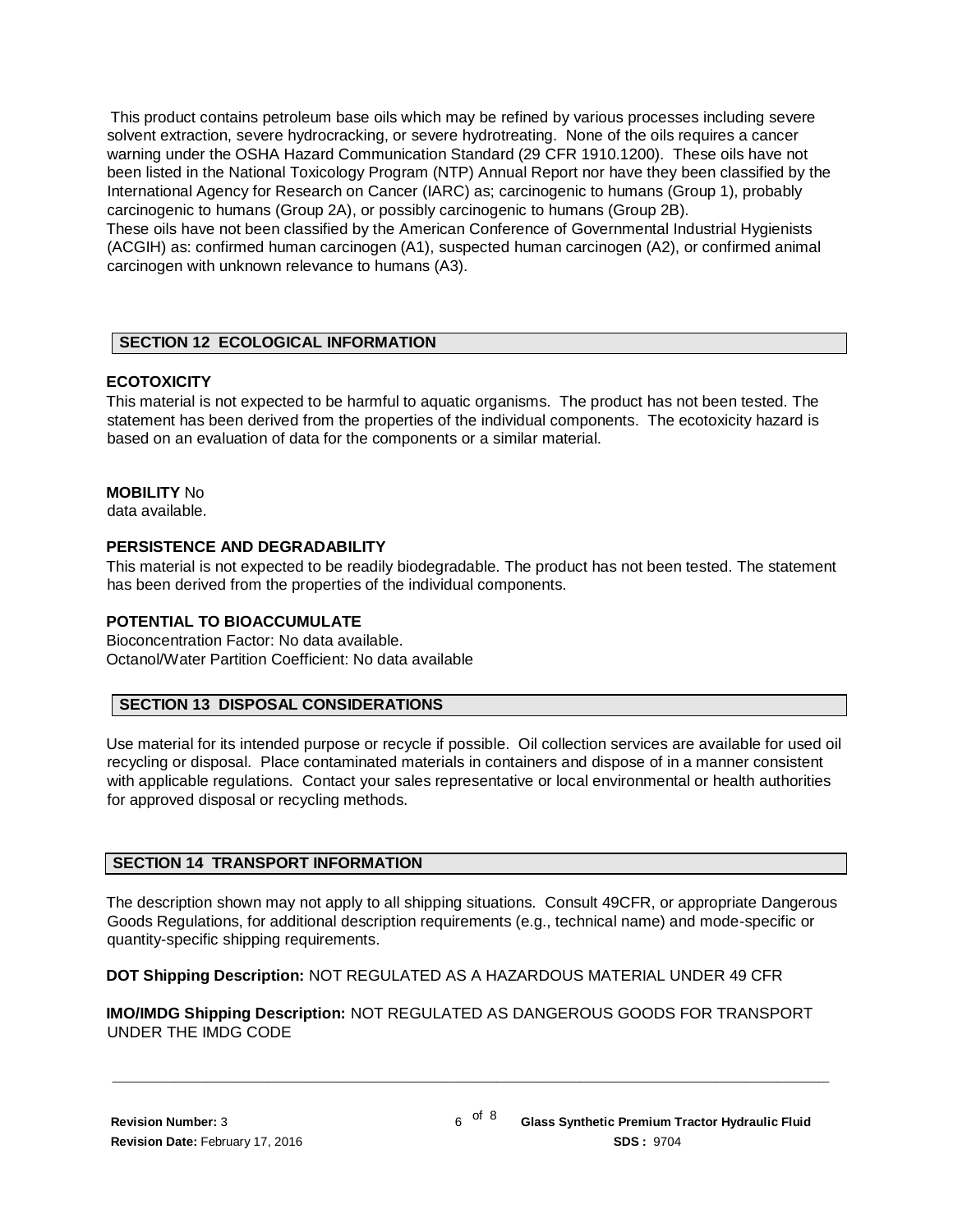#### **ICAO/IATA Shipping Description:** NOT REGULATED AS DANGEROUS GOODS FOR TRANSPORT UNDER ICAO **Transport in bulk according to Annex II of MARPOL 73/78 and the IBC code:** Not applicable

| <b>SECTION 15 REGULATORY INFORMATION</b>                               |                                          |           |  |  |  |
|------------------------------------------------------------------------|------------------------------------------|-----------|--|--|--|
| EPCRA 311/312 CATEGORIES:                                              | Immediate (Acute) Health Effects:<br>1.  | <b>NO</b> |  |  |  |
|                                                                        | Delayed (Chronic) Health Effects:<br>2.  | <b>NO</b> |  |  |  |
|                                                                        | Fire Hazard:<br>3.                       | <b>NO</b> |  |  |  |
|                                                                        | Sudden Release of Pressure Hazard:<br>4. | <b>NO</b> |  |  |  |
|                                                                        | 5.<br>Reactivity Hazard:                 | <b>NO</b> |  |  |  |
|                                                                        |                                          |           |  |  |  |
| <b>REGULATORY LISTS SEARCHED:</b><br>01-1=IARC Group 1<br>03=EPCRA 313 |                                          |           |  |  |  |
| 01-2A=IARC Group 2A                                                    | 04=CA Proposition 65                     |           |  |  |  |
| 01-2B=IARC Group 2B                                                    | 05=MARTK                                 |           |  |  |  |
| 02=NTP Carcinogen                                                      | 06=NJ RTK<br>$07 = PA$ RTK               |           |  |  |  |
|                                                                        |                                          |           |  |  |  |

The following components of this material are found on the regulatory lists indicated. Zinc alkyl dithiophosphate 03, 06

#### **CHEMICAL INVENTORIES:**

All components comply with the following chemical inventory requirements: AICS (Australia), DSL (Canada), EINECS (European Union), IECSC (China), KECI (Korea), PICCS (Philippines), TSCA (United States).

One or more components does not comply with the following chemical inventory requirements: ENCS (Japan).

# **NEW JERSEY RTK CLASSIFICATION:**

Under the New Jersey Right-to-Know Act L. 1983 Chapter 315 N.J.S.A. 34:5A-1 et. seq., the product is to be identified as follows: PETROLEUM OIL (Automatic transmission fluid)

**NFPA RATINGS:** Health: 0 Flammability: 1 Reactivity: 0

**HMIS RATINGS:** Health: 1 Flammability: 1 Reactivity: 0

(0-Least, 1-Slight, 2-Moderate, 3-High, 4-Extreme, PPE:- Personal Protection Equipment Index recommendation, \*- Chronic Effect Indicator). These values are obtained using the guidelines or published evaluations prepared by the National Fire Protection Association (NFPA) or the National Paint and Coating Association (for HMIS ratings).

**\_\_\_\_\_\_\_\_\_\_\_\_\_\_\_\_\_\_\_\_\_\_\_\_\_\_\_\_\_\_\_\_\_\_\_\_\_\_\_\_\_\_\_\_\_\_\_\_\_\_\_\_\_\_\_\_\_\_\_\_\_\_\_\_\_\_\_\_\_**

#### **LABEL RECOMMENDATION:**

Label Category : INDUSTRIAL OIL 1 - IND1